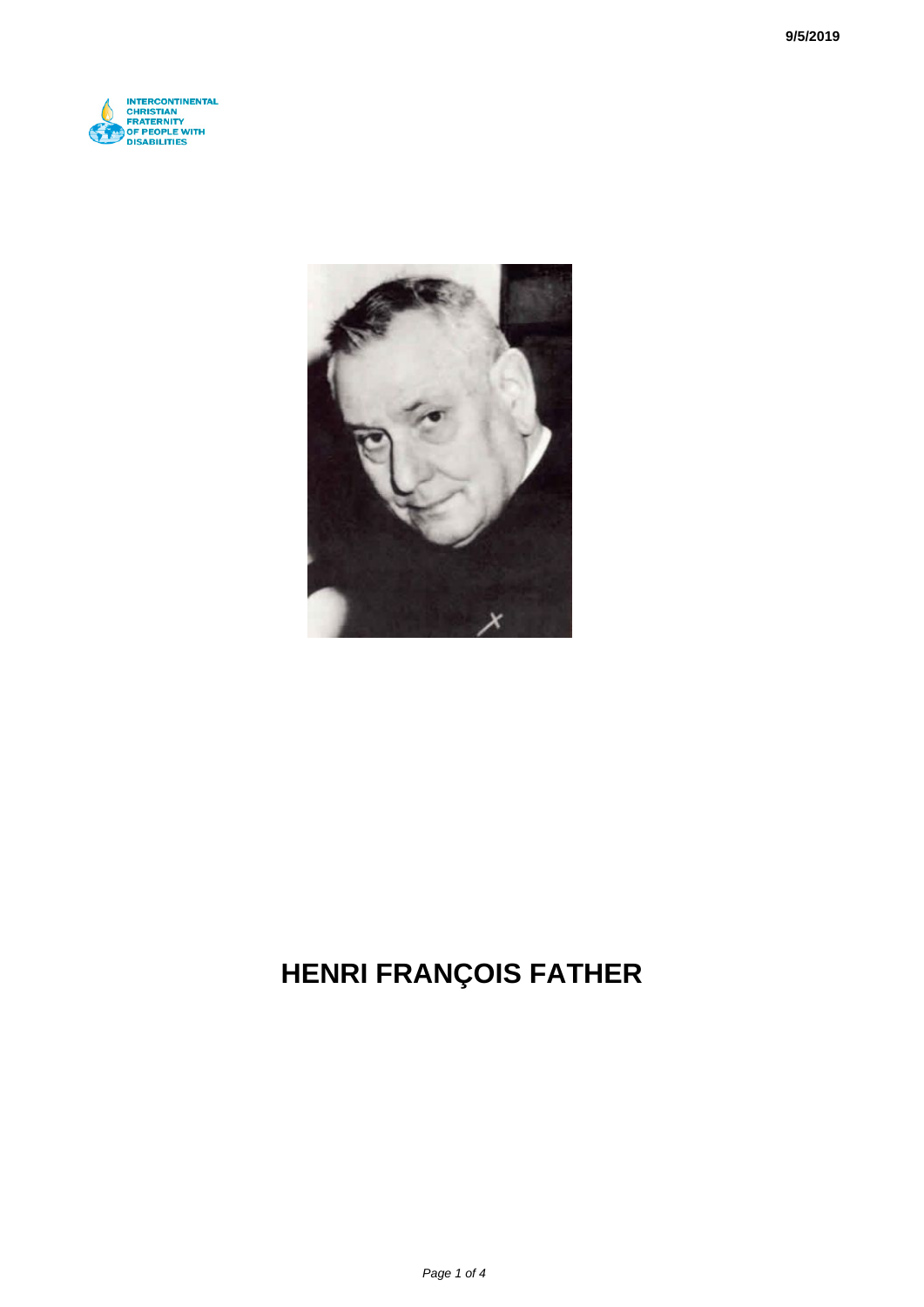# Father FRANÇOIS and FRATERNITY

# 1.- THE INTUITION OF FR. FRANÇOIS

The same circumstances of the principles of the Fraternity allow us to better understand what the intuition of Fr. François has been:

- Forced to accumulate the functions of priest priest and chaplain of the hospital, Fr. François makes a call to some sick or disabled young women to replace him in the task of visiting other patients in the parish. This initiative is very bright: it relies on lay people to associate them with its apostolate. In addition, these lay people are people with disabilities who, around them, go to other sick or disabled people.

- At the same time, Father François discovers all the wealth of such an initiative:

• The joy of sick and disabled people who, before they were not asked for anything, who were often left in great passivity in society and in the Church, and now they become active and responsible people of their brothers ... Their life has changed completely.

• Friendship . Through established contacts, people know each other better, share their joys and hopes, help each other ... There they live a true friendship, something of the very love of God, which benefits everyone.

The bases have been launched ... The Fraternity was officially born on June 17, 1945, the day on which, in the framework of a retreat in Benoîte-Vaux (France), under the gaze of Mary and with the impulse of the Holy Spirit , the patients make the decision to do in their cities what was done in Verdun and to do it in close union with the first team .... "When I realized this, says Father François, I was glad ... "

In summary, it can be said that the intuition of Fr. François has been to give birth, through the Fraternity, to an Evangelization Movement. Encouraged by sick and disabled people, they themselves - the Movement addresses all sick and disabled people - invite them, through a true friendship that finds its source and reason for being in God, to walk together towards a total openness in the world and in the Church.

The Fraternity of today needs to rediscover and deepen this first intuition. Because she is so original and rich, she is always new.

## 2.- "I WILL JOY"

"You are going to reflect on the evangelical mission of our Movement. What a capital issue! For the Fraternity it is a matter of life or death. If she does not evangelize, if she stays in purely human friendship encounters, even if she retains the name, it would cease to exist. What you live is an evangelical movement. I have expressed it with all my strength in the recent Document that I have prepared for the European Meeting in Lyon ... If so, I will be glad to leave this world with the certainty that a Fraternity, Evangelization Movement remains behind me ". (one)

## 3.- THE FRATER IS AN EVANGELIZATION MOVEMENT

#### a.- The foundation of FRATERNITY

In all this multitude of every race and every social condition there are people with physical illnesses and limitations. They too are called to evangelize and, of course, those who are in that same situation. This is the foundation of the Christian Fraternity of People with Disabilities. Christian people with disabilities establish bonds of fraternal love with those who are excluded and close to them. The Fraternity is not an Association of "affected" or self-help, but a MOVEMENT of dynamic people eager to increase the Kingdom of God in their brothers. (2)

## b.- The originality of the FRATERNITY

## "Get up and go! ...

Give his brother "love for life", say "Get up and go", that is the currency of the Fraternity. (two)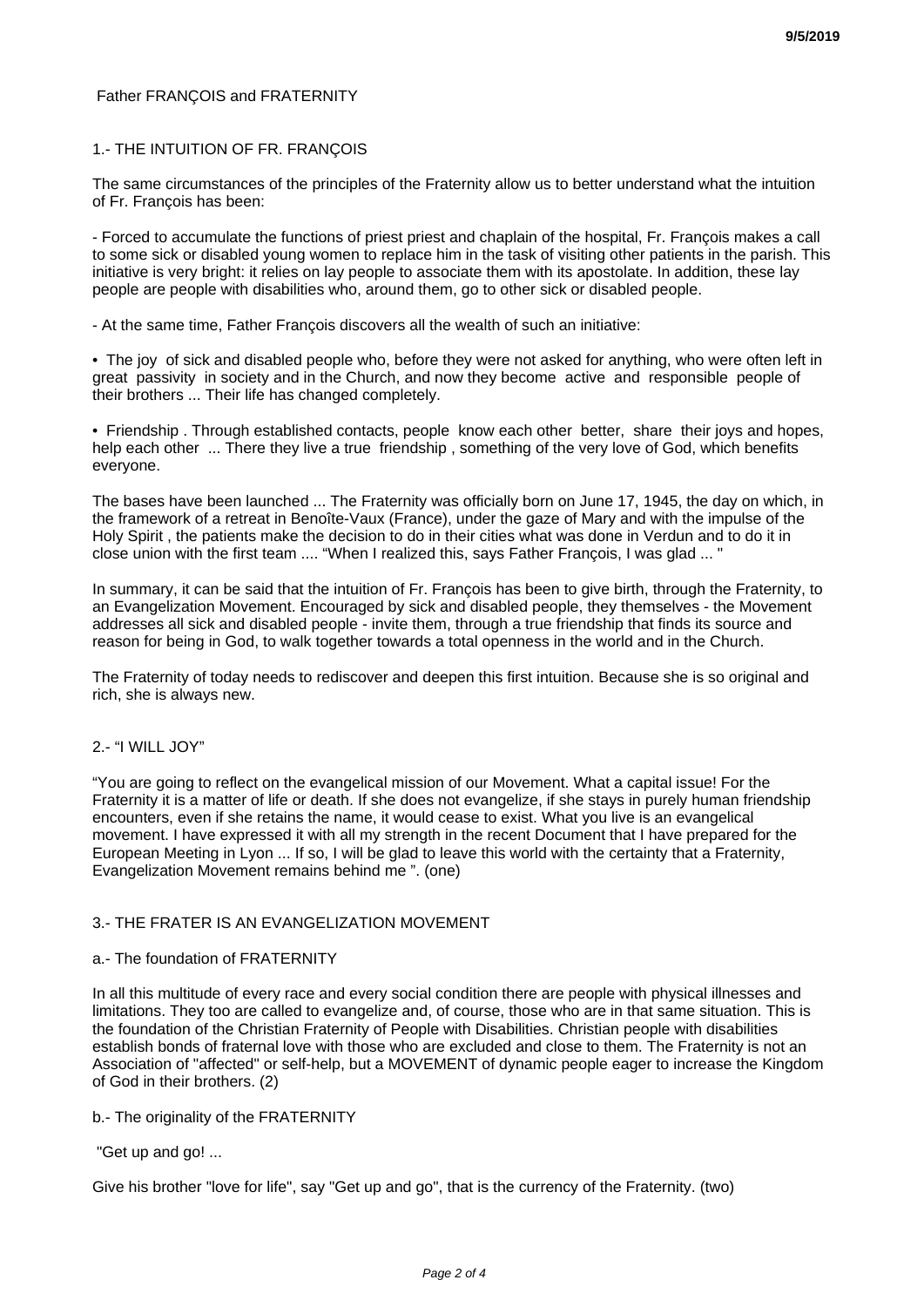This is the ideal of the Fraternity: to make the sick a free man, standing up ... We want that liberation to be total and go to the knowledge and love of God.

The first thing is Love.

But experience proves that those fraternal ties are normally established. And God likes this friendship. I dare to say: she has a good taste of Gospel ...

The visited patient receives from his brother a love that is of evangelical quality. This brother is a member of the Church "sacrament of Christ" transmitting divine grace through all action animated by love. So he is moved by the divine life that gives love to God and neighbor. So the patient visited receives a friendship that is not banal but totally disinterested.

If he welcomes that friendship, if he feels happy about it, I affirm that there is evangelization and that it will increase with time ... (2)

Give reason for hope ...

The brother who lives intensely his faith certainly desires that his brother also live faith in God, and it often happens that his brother has faith but no life. Never pray, doubt the goodness of God. Delicately and in a timely manner, your friend will pass to the spoken testimony:

"Always be willing," says St. Peter, "to give reason for the hope that dwells in you." (2)

c.- The characteristics of the FRATERNITY

"The apostles of the workers will be the workers, the apostles of the industrialists and merchants, they will be the industrialists and merchants: ..." I added "the apostles of the sick and disabled will be those in fermos and disabled ..."

Pope John Paul II told the sick during his trip to Peru in February 1985:

"The patient does not only need technical and health benefits. As a human being, he needs the affectionate presence of his friends. This presence is a spiritual medicine that returns the love for life and convinces you to fight for it with inner strength ... "

This text is excellent if you read in the spirit of the Fraternity, if these friends are sick like him. Thus, one can speak of spiritual medicine, love for life and inner strength to continue living. I cannot say it better than the Pope has said. (2)

Allow me to remind you that the Fraternity is not an Association that asks people with disabilities to adhere to statutes. The Fraternity is a Movement. I really like this word that expresses its dynamism. The Fraternity is a Movement based on brotherly love. (3)

... there is a contract to serve Christ, for an important work: the progress of the Kingdom of God and on it depends the salvation of men.

There was a time when simple people thought: "This task belongs to the priests, it is not ours." Father Cardjin has cornered that idea by founding the J.O.C. It was a true revolution within Christianity. Evangelization movements were born in all social environments. The popes encouraged this dynamism and the Second Vatican Council has confirmed this doctrine. (2)

#### 4.- THE FRATER, EVANGELIZATION MOVEMENT WITH THE SAME WAY. TO MAKE CATHOLIC ACTION.

# **WATCH**

One day, I was told that the Fraternity must certainly evolve in the problems that arise. The society of 1985 is different from that of 1945. It is necessary to discover current problems. But change the spirit that encourages those responsible? Never! ... (3)

## JUDGE